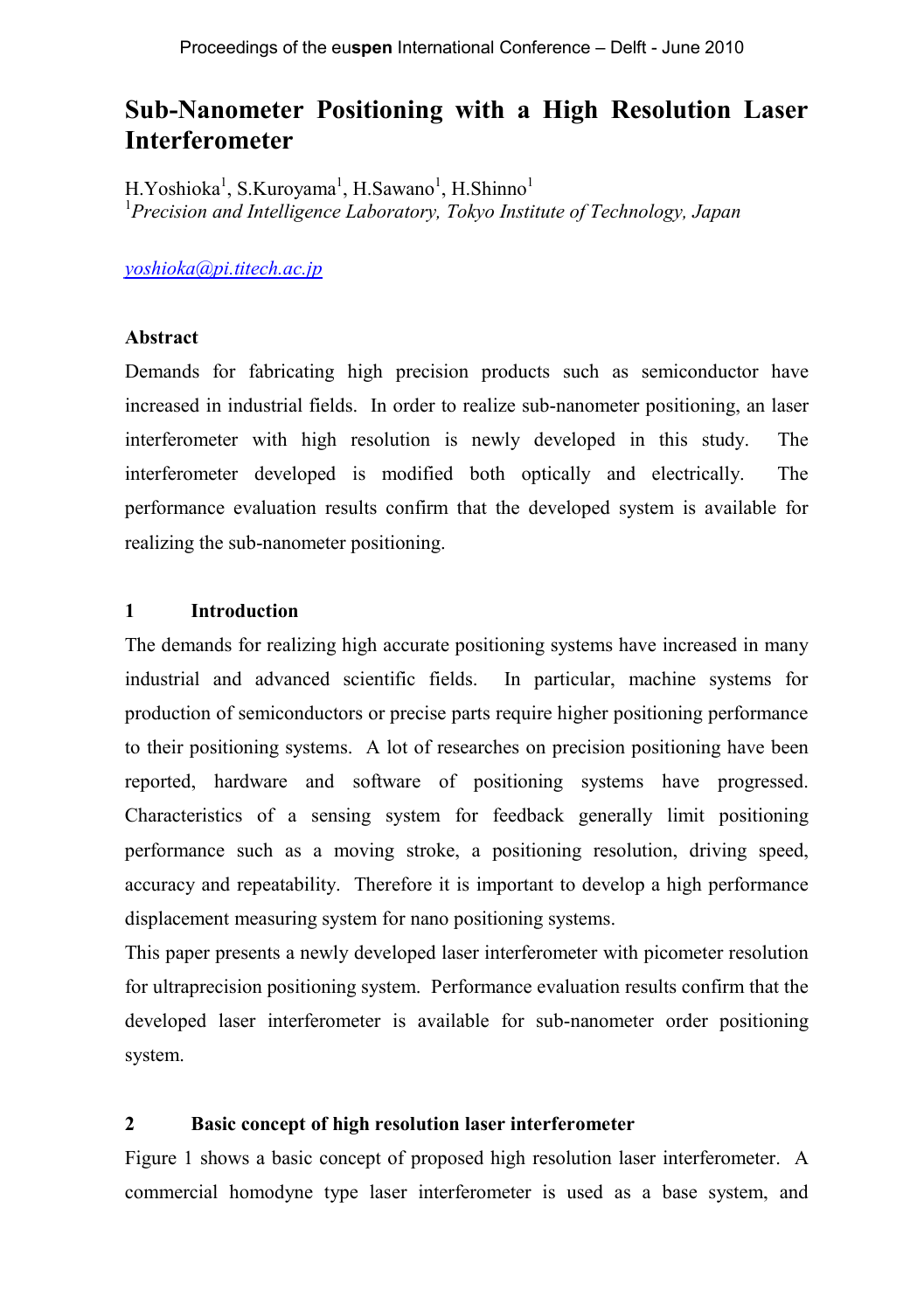modified optically and electrically. Laser paths for measurement were increased from double to quad by replacing a plane mirror to a retro reflector on a moving table and an additional plane mirror fixed on a base. This optical modification reduces the measuring resolution of an original system to half. In addition, outputs of sine and cosine signal according to movement *x* from homodyne laser interferometer are used as input signals to an additional analog circuit for getting higher resolution by following equations;

$$
\sin(2x) = \sin(x)\cos(x)
$$
  
\n
$$
\cos(2x) = 1 - 2\sin^2(x)
$$
\n(1)

Because these equations convert sinusoidal signals according to *x* into signals according to 2*x*, the interpolator can output position data with half resolution.

These modifications provide a quarter measuring resolution (9.7pm) in comparison with a commercial system one (38.6pm).



Fig.1 : Concept of proposed high resolution laser interferometer

## **3 Performance evaluation**

In order to evaluate performance of the developed high resolution laer interferometer, some experiments were performed. Figure 2 shows the configuration of cross-check of measurement. A linearmotor-driven aerostatic table system[1] was used for positioning experiments. The developed laser interferometer and a heterodyne laser interferometer which has 309pm measuring resolution were arranged opposite sides of the positioning table, and table position was measured by two interferometers simultaneously.

Figure 3 shows a relationship between input and ouput signal of the additional analog circuit. As shown in this figure, the circuite can convert  $sin(x)$  and  $cos(x)$  into  $sin(2x)$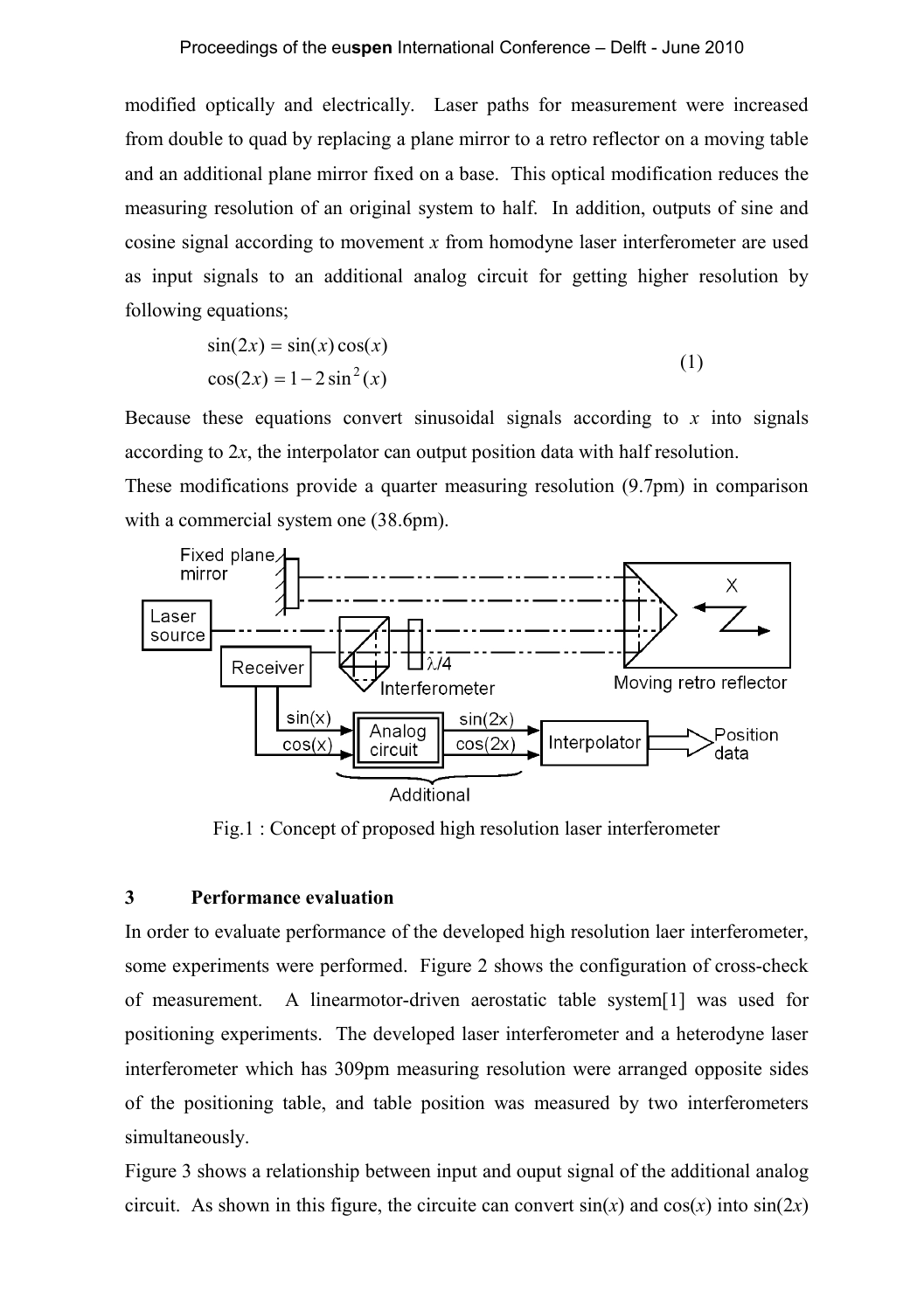and  $cos(2x)$ . This result confirms that the proposed circuit can convert the frequency of the sinusoidal signals.

Figure 4 shows the relationship between measured position with the heterodyne interferometer and one with the developed interferometer. In this experiment the moving table was controlled by using measured position with the heterodyne interferometer. This result shows that the developed interferometer can measure a table position lineally. The sensitivity to displacement is  $1.03 \times 10^2$  count/nm, and thus the measuring resolution of the developed interferometer is equal to 9.7pm.



Fig.2 : Configuration of cross-check



Fig.3: Input and output signal of original electric circuit Fig.4: Calibration results

Figure 5 shows the sub-nanometer positioning results using laser interferometers with different resolutions. Sampling frequency of a position controller was 20kHz and these measured results were not filtered. As shown in this figure, higher resolution